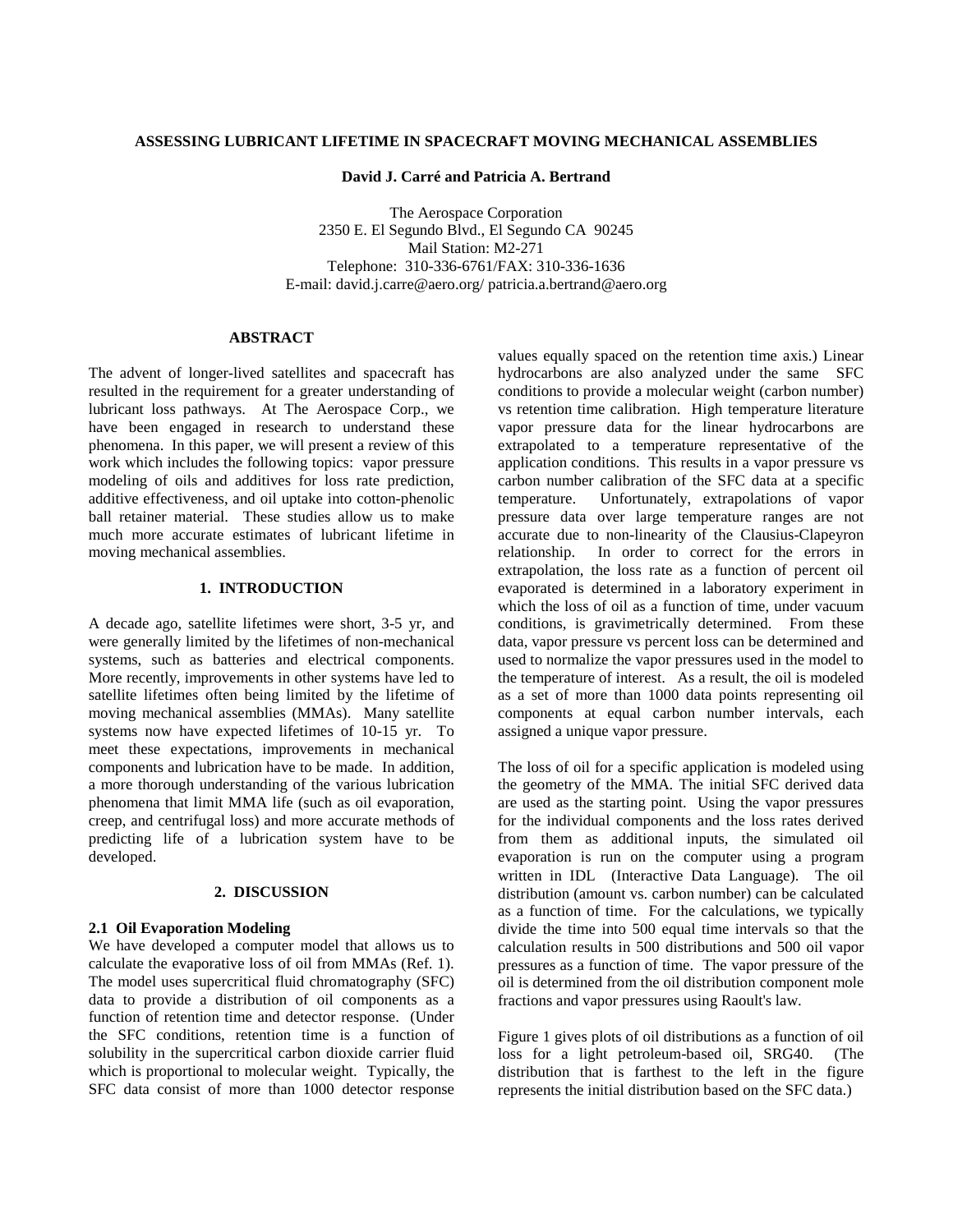

*Figure 1. Oil distributions as a function of oil loss for SRG40 oil.*

In the figure, the distributions are shown at every 25 time intervals to keep the figure from becoming too complex. It is clear that as the lighter, more volatile oil components evaporate, the rate of evaporation diminishes and succeeding distributions are closer together. The total loss of oil at the end of this simulation was 55%.

The effect of oil loss on vapor pressure is given in Figure 2. The vapor pressure diminishes with loss as expected.



*Figure 2. Vapor pressure as a function of oil loss for SRG40 oil.*

Unfortunately, there is a dearth of spacecraft oil loss data from actual satellite flights. The one exception is the oil loss data from the reaction wheel that was returned from the Hubble Space Telescope (HST) after 7 years of operation (Ref. 2). We had the opportunity to analyze the lubricant from the spin ball bearings. These bearings showed very little loss of oil, which was in agreement

with our computer simulation. The conditions under which the HST operated were very benign in terms of temperature and tribology, consistent with the low oil loss.

We can test our model on two sets of data: one from a terrestrial test of a ball bearing cartridge assembly lubricated with a petroleum oil and another from loss of petroleum oil from satellite reaction wheel spin bearings during storage (Ref. 1). The first example is illustrated in Figure 3.



*Figure 3. Loss of oil from a ball bearing cartridge system under vacuum at 70*°*C; model (-), empirical data (*♦*). (Reprinted by permission of the Society of Tribologists and Lubrication Engineers.)*

Oil loss from the cartridge was determined gravimetrically at specific time intervals. There were no measurements before 65 h and the test was terminated at 6% loss of oil. The symbols are the loss data, and the solid line is the model prediction. The model predicts the loss of oil within 1% of the empirical loss data.

In the second example, the ball bearings in a satellite system suffered excessive lubricant loss during storage. This is shown in Figure 4. The conditions were ambient temperature with a background pressure of 0.5 atm of He gas. The data are for five satellites stored 3, 5, and 7 yr and were obtained by comparison of chromatographic data for the storage oil samples with data for the unused oil. Standard diffusion calculations and an average storage temperature of 25°C were used for the model. As before, the symbols are the loss data, and the solid line is from the model. The data do not start at 0% oil loss, because some oil was lost during the build and acceptance procedures for the MMAs. The correspondence between the model and the empirical data is very good considering that the chromatographic data are only good to a few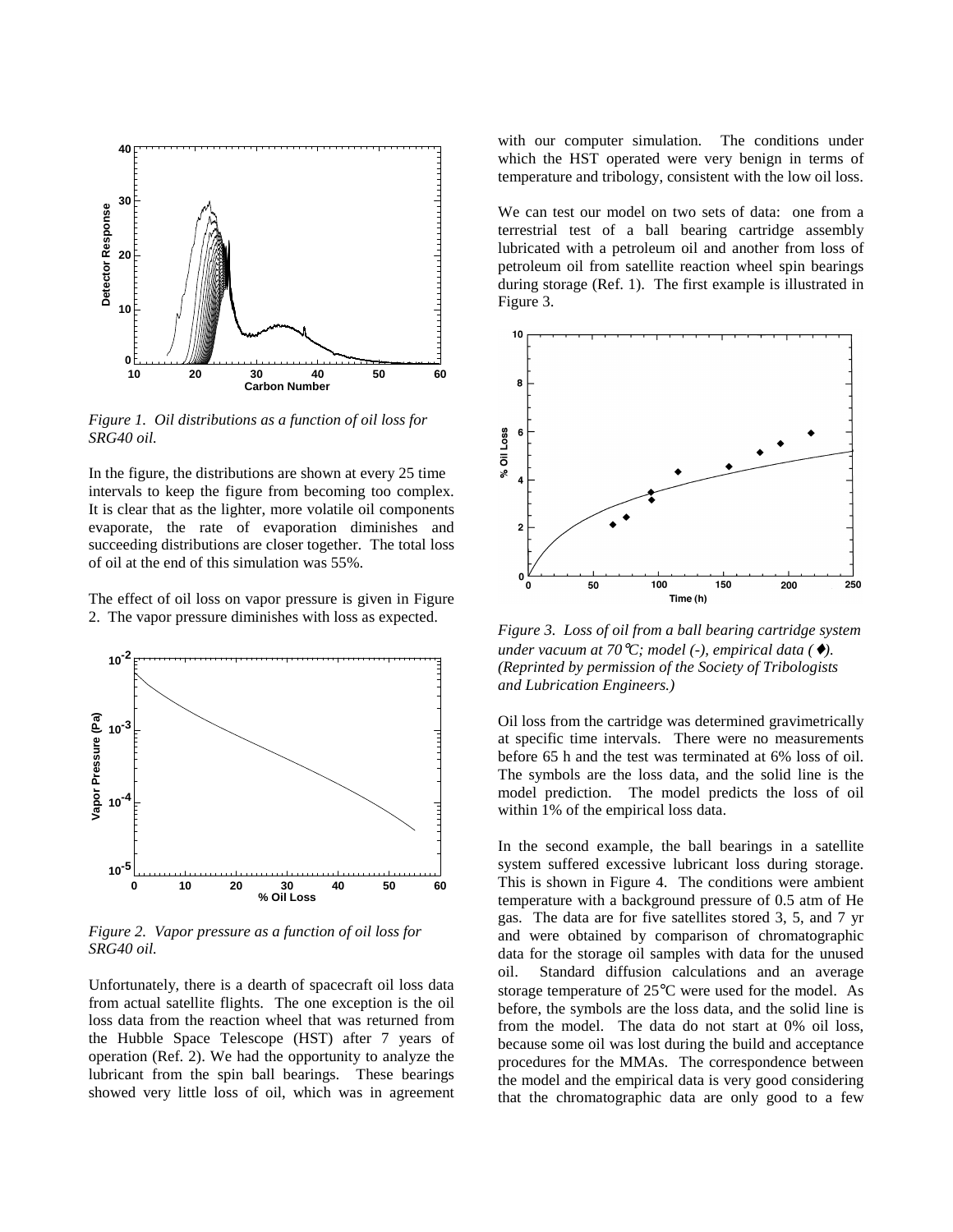percent. These data indicate that it is possible to model the oil loss from satellite MMAs within a few percent of the actual loss using our method, which is much more accurate than previously used techniques.



*Figure 4. Oil loss from satellite MMAs during storage at ambient temperature; model (-), empirical data (*♦*). (Reprinted by permission of the Society of Tribologists and Lubrication Engineers.)*

### **2.2 Aryl Phosphate Additives**

Longevity of MMAs can depend on the presence of appropriate lubricant additives over the lifetime of the mission. For spacecraft, the presence or absence of antioxidants is not normally a concern because the MMAs typically operate under orbital conditions, i.e., low pressure with very little oxygen or water present. However, for the boundary lubrication tribological regime, the presence of antiwear additives can be critical. Not only must the additives perform their intended function, they also must remain in the areas where they are needed.

We previously measured the vapor pressure of tricresyl phosphate (TCP) at 50°C in our laboratories (Ref. 3). The measured vapor pressure is high enough  $(2.6 \times 10^{-5} \text{ Pa})$ that its loss via vapor transport must be taken into consideration. There are commercially available mixtures of aryl phosphate ester additives that have components that are higher in molecular weight than TCP and, as a result, have lower vapor pressures and loss rates. We measured the vapor pressure of one of these mixtures by performing a laboratory weight loss measurement under vacuum conditions and using our oil evaporation model to fit the shape of the percent loss vs. time curve for the experiment. The result is shown in Figure 5. The shape of the curve is very sensitive to the vapor pressures of the components and the composition of the mixture.



*Figure 5. Percent loss vs time data for an aryl phosphate ester mixture at 50*°*C. The symbols represent individual sample data; the line is the fit obtained from the model. (Reprinted by permission of the Society of Tribologists and Lubrication Engineers.)*

We used the manufacturer's specifications for the composition of the mixture as a starting point and adjusted the composition and the vapor pressures of the components until the shape of the model curve fit the empirical data. The fit of the model to the data is very good. The final composition was within the manufacturer's specification.

The calculated vapor pressures for the four aryl phosphate ester additives in the mixture in order of increasing molecular weight are: (triphenyl phosphate) 3.1 x  $10^{-4}$ , (tbutylphenyldiphenyl phosphate)  $2.1 \times 10^{-5}$ , (di-[tbutylphenyl]phenyl phosphate) 2.1 x 10<sup>-6</sup>, and (tri-[tbutylphenyl] phosphate)  $2.1 \times 10^{-7}$  Pa. The vapor pressure of TCP is less than that of the most volatile component, and approximately the same as the second most volatile component. The remaining two components in the mixture are considerably less volatile than TCP and would be expected to remain in the lubricant much longer than TCP. As a result, if the tribological action of these aryl phosphate ester additives is comparable to that of TCP, longer wear life would be expected.

The relative wear test performances of TCP and tri-(tbutlyphenyl) phosphate (TBP) additives were determined in our laboratories in a ball bearing tester that operates under boundary lubrication conditions and elevated temperature in vacuum (Ref. 4). The additives were tested at a concentration of  $1\%$  (v/v) in a multiply alkylated cyclopentane (MAC) synthetic hydrocarbon (Pennzane<sup>®</sup>) under the same conditions of load and speed. The results of the testing are shown in Figure 6. It is clear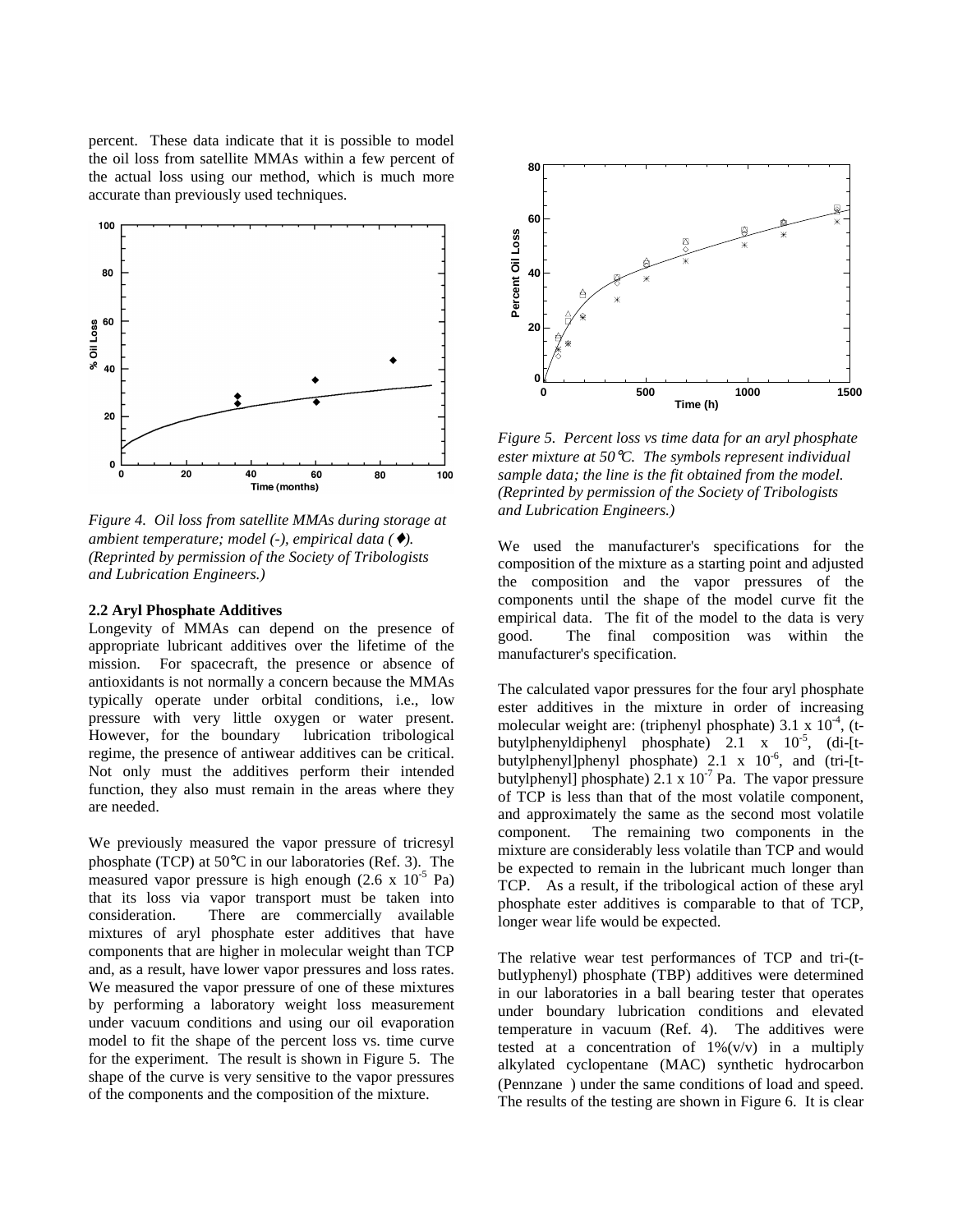that the less volatile aryl phosphate additive (TBP) performed better than TCP under the test conditions. This



*Figure 6. Relative wear test performance of MAC oil neat and with additives.*

is a reflection of the lower vapor pressure of the higher molecular weight additive. It remains in the contact area longer and thus provides for a longer performance lifetime.

### **2.3 Oil Absorption into Cotton-Phenolic Retainers**

Many ball retainers (also called cages) in MMAs are made of cotton-phenolic material. The material is porous, and is impregnated with lubricant before use. If the material is not fully impregnated, it could absorb oil from the ball bearing during storage and use, resulting in less oil available to the moving parts. We have determined the mechanism of oil absorption into the material, and have found that the oil absorption process can require several years for completion.

In our experiments (Ref. 5), small, wedge-shaped pieces of material were cut from cotton-phenolic tubes. They were cleaned by Soxhlet extraction in heptane, dried by baking in a vacuum oven, and impregnated by submersion in oil baths. The pieces were removed and weighed periodically to determine the amount of oil absorbed into the material. The absorption of oil is a two-step process: a fast first step which we attribute to filling of the capillaries associated with the cotton threads, and a slow second step which we attribute to diffusion of oil into the phenolic resin matrix.

The results for a typical petroleum oil are given in Figure 7. Three regions are marked. Capillary fill takes place in regions 1 and 2. Due to the shape of the pieces, there are two lengths of cotton threads in each piece, and thus two lengths of capillaries. During the time labeled as region 1, both sets of capillaries are filling; during the time labeled as region 2, only the longer set is filling since the shorter set has finished. Diffusion of oil from the capillaries and the bath into the bulk resin takes place in region 3.



*Figure 7. Oil absorption into cotton-phenolic material. The different symbols correspond to different test samples. (Reprinted by permission of the Materials Research Society.)*

The data from the first two regions can be modeled by a capillary fill process. The weight increase of the samples due to capillary fill is proportional to the square-root of time, and depends upon the density, surface tension, and viscosity of the oil, as well as the capillary geometry. The number and length of the capillaries can be estimated from the number and length of the cotton threads. Various oils of different viscosities, densities, and surface tensions were used in the experiments, and the capillary fill model fit the data well. The amount of oil absorbed by the material was about 2 to  $3\frac{6}{v/v}$ , which is typical for cotton-phenolic retainer material used in spacecraft ball bearings (in special cases, greater porosity can be obtained).

The data from region 3 can be modeled as a diffusion process. For the initial stages of diffusion, the weight increase can be fit to a simple square-root of time dependence (this is why region 3 appears linear in Figure 7). In our experiments, we carried out the measurements until the samples were saturated with oil, and fit the data to the complete solution of the diffusion equation for saturation of sheet samples. Saturation took almost 2 years to achieve. The diffusion coefficient obtained compares well to that of large molecules in polymer matrices, when we consider the volume into which the diffusion takes place to be the volume between the capillaries. That is, the oil is not diffusing into the phenolic resin only from the outer surfaces of the samples, but from the interior surfaces also. In our experiments, an additional  $2-3\%$  (v/v) of oil was absorbed in this step.